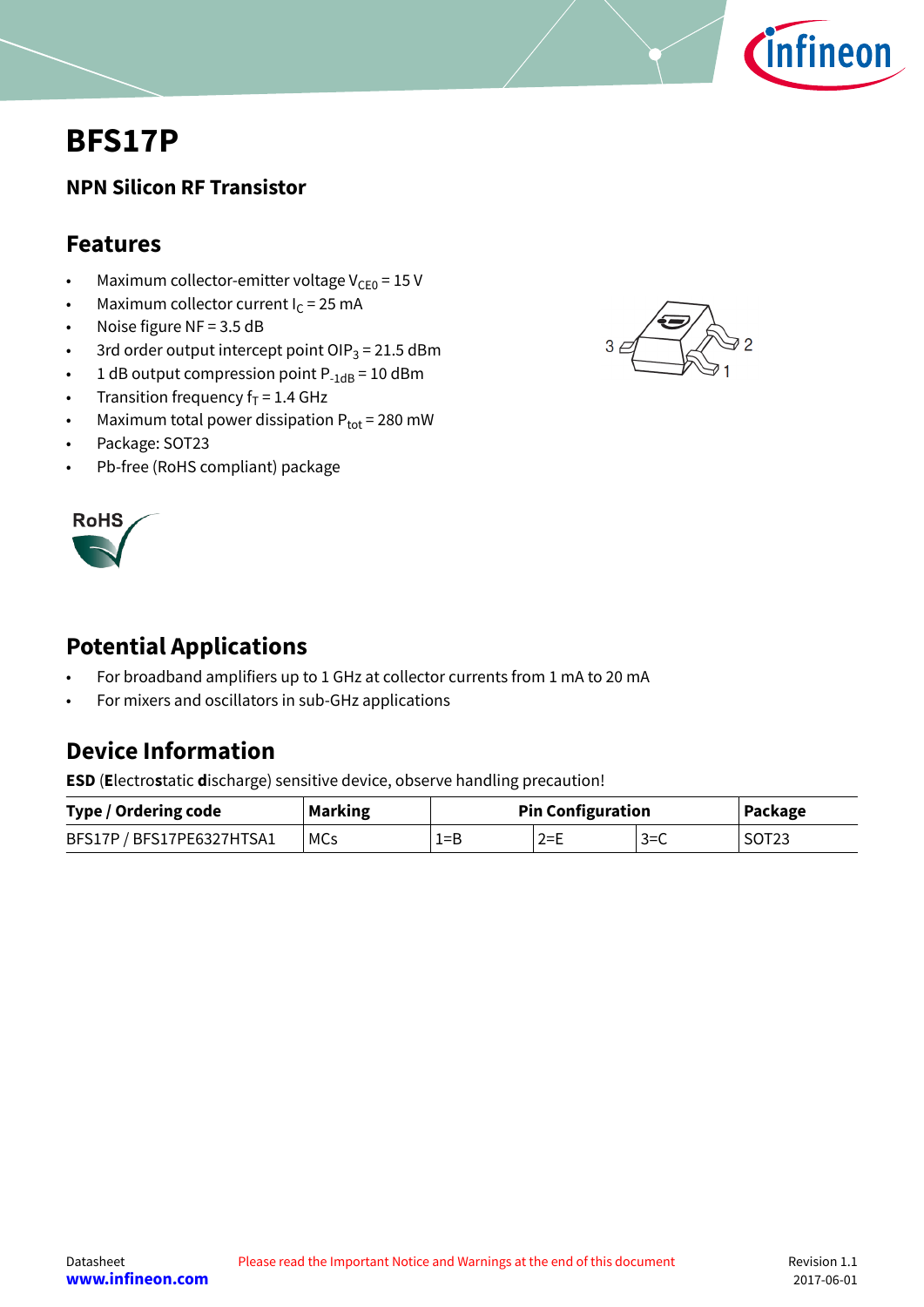

### Table of contents

### **Table of contents**

| 1                       |  |
|-------------------------|--|
| $\mathbf 2$             |  |
| $\overline{\mathbf{3}}$ |  |
| 4                       |  |
| 5                       |  |
| 5.1                     |  |
|                         |  |
|                         |  |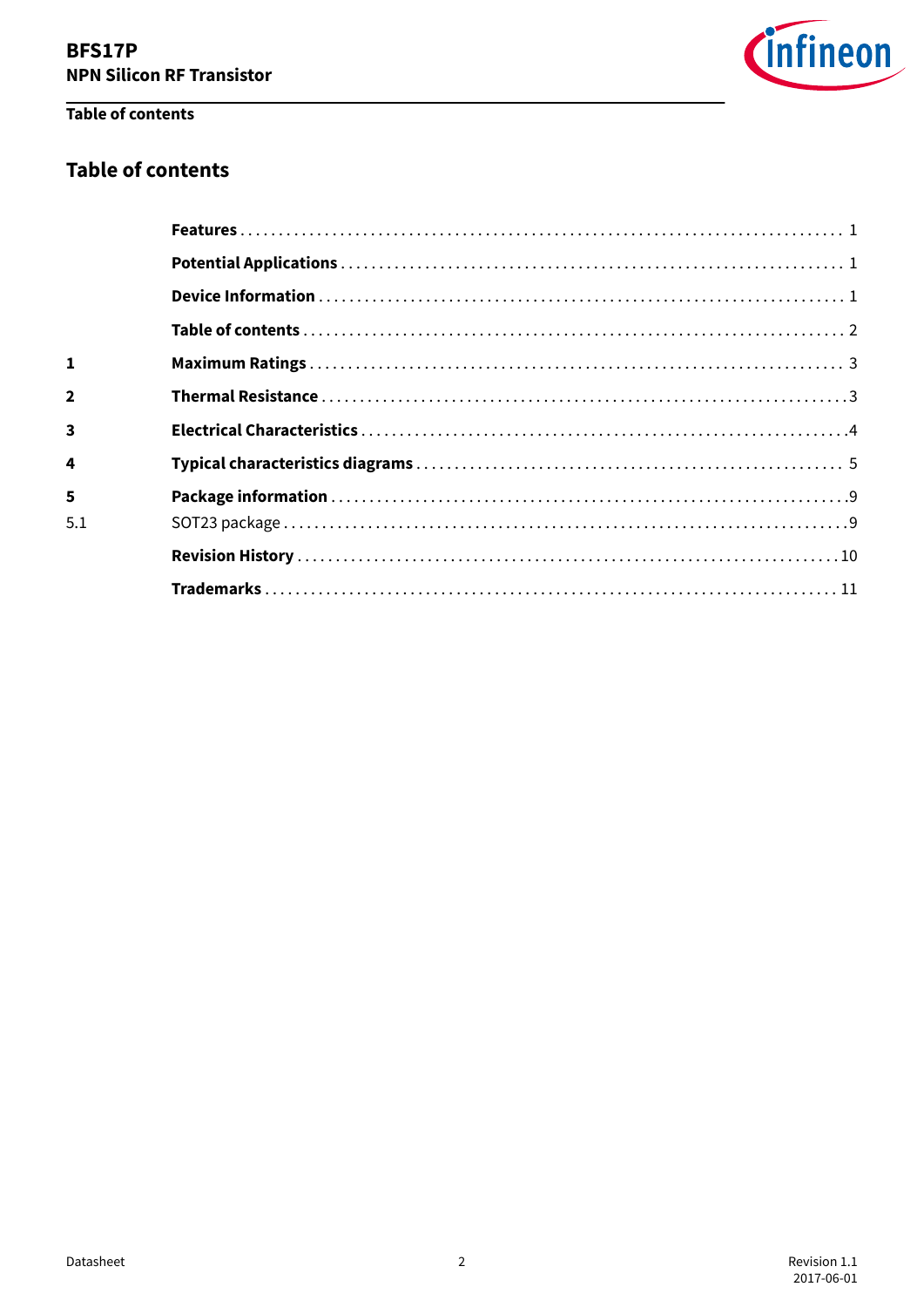

#### <span id="page-2-0"></span>**Maximum Ratings**

# **1 Maximum Ratings**

#### **Table 1 Maximum Rating at TA = 25 °C, unless otherwise specified**

| <b>Parameter</b>                      | Symbol           | <b>Values</b> | <b>Unit</b>  | <b>Note or Test Condition</b> |
|---------------------------------------|------------------|---------------|--------------|-------------------------------|
| Collector-emitter voltage             | V <sub>ceo</sub> | 15            | ٧            |                               |
| Collector-base voltage                | $V_{\text{CBO}}$ | 25            |              |                               |
| Emitter-base voltage                  | V <sub>EBO</sub> | 2.5           |              |                               |
| Collector current                     | I <sub>C</sub>   | 25            | mA           | $\overline{\phantom{0}}$      |
| Peak collector current                | $I_{CM}$         | 50            |              |                               |
| Total power dissipation <sup>1)</sup> | $P_{\text{tot}}$ | 280           | mW           | $T_S \leq 95$ °C              |
| Junction temperature                  | $T_i$            | 150           | $^{\circ}$ C |                               |
| Ambient temperature                   | $T_A$            | $-65150$      |              |                               |
| Storage temperature                   | $T_{\text{Stg}}$ | $-65150$      |              | $\overline{\phantom{0}}$      |

## **2 Thermal Resistance**

#### **Table 2 Thermal resistance**

| <b>Parameter</b>           | <b>Symbol</b>          | <b>Values</b> | Unit | Note or Test Condition |
|----------------------------|------------------------|---------------|------|------------------------|
| Junction - soldering point | $\kappa_{\text{thJS}}$ | $\leq$ 195    | K/W  |                        |

Note: For calculation of  $R_{thJA}$  please refer to Application Note AN077 (Thermal Resistance Calculation)

 $1 - T_S$  is measured on the collector lead at the soldering point to the pcb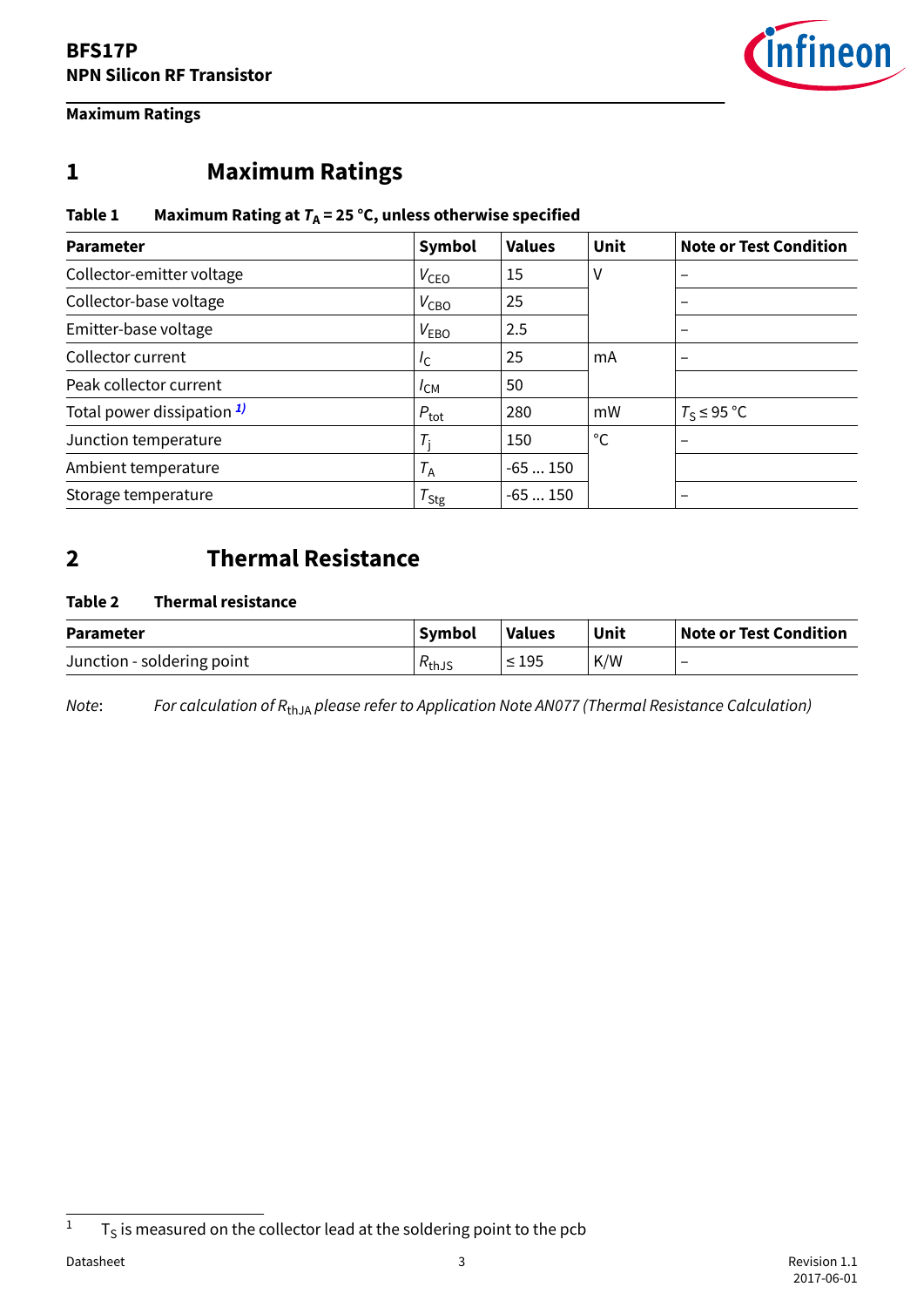

#### <span id="page-3-0"></span>**Electrical Characteristics**

# **3 Electrical Characteristics**

#### **Table 3** DC Characteristics at  $T_A = 25^\circ$ C, unless otherwise specified

| <b>Parameter</b>                        | Symbol             | <b>Values</b>            |      |      | <b>Unit</b> | <b>Note or Test Condition</b>                    |
|-----------------------------------------|--------------------|--------------------------|------|------|-------------|--------------------------------------------------|
|                                         |                    | Min.                     | Typ. | Max. |             |                                                  |
| Collector-emitter breakdown<br>voltage  | $V_{\rm (BR)CEO}$  | 15                       |      |      | V           | $I_C = 1$ mA, $I_B = 0$                          |
| Collector-base cutoff current           | $I_{CBO}$          | $\overline{\phantom{0}}$ |      | 0.05 | μA          | $V_{CB}$ = 10 V, $I_F$ = 0                       |
|                                         |                    | $\overline{\phantom{0}}$ |      | 10   |             | $V_{CB}$ = 25 V, $I_F$ = 0                       |
| Emitter-base cutoff current             | <sup>/</sup> EBO   | $\overline{\phantom{0}}$ |      | 100  | μA          | $V_{FB}$ = 2.5 V, $I_c$ = 0                      |
| DC current gain                         | $h_{FE}$           | 40                       |      | 150  |             | $I_{C}$ = 2 mA, $V_{CF}$ = 1 V<br>pulse measured |
|                                         |                    | 20                       | 70   | -    |             | $I_C$ = 25 mA, $V_{CF}$ = 1 V<br>pulse measured  |
| Collector-emitter saturation<br>voltage | $V_{\text{CEsat}}$ | -                        | 0.1  | 0.4  | ٧           | $I_C = 10$ mA, $I_R = 1$ mA                      |

### **Table 4 AC Characteristics at TA = 25°C, unless otherwise specified**

| <b>Parameter</b>                         | Symbol            | <b>Values</b>            |      |      | <b>Unit</b> | <b>Note or Test Condition</b>                                                           |
|------------------------------------------|-------------------|--------------------------|------|------|-------------|-----------------------------------------------------------------------------------------|
|                                          |                   | Min.                     | Typ. | Max. |             |                                                                                         |
| <b>Transition frequency</b>              | $f_{\text{T}}$    | 1                        | 1.4  |      | GHz         | $I_c = 2$ mA, $V_{CF} = 5$ V,<br>$f = 200$ MHz                                          |
|                                          |                   | 1.3                      | 2.5  | -    |             | $I_C$ = 25 mA, $V_{CE}$ = 5 V,<br>$f = 200$ MHz                                         |
| Collector-base capacitance               | $C_{\rm cb}$      | -                        | 0.55 | 0.8  | pF          | $V_{CB} = 5 V, f = 1 MHz,$<br>$V_{BE}$ = 0, emitter grounded                            |
| Collector emitter capacitance            | $C_{ce}$          | $\overline{\phantom{0}}$ | 0.27 |      | pF          | $V_{CF}$ = 5 V, $f$ = 1 MHz,<br>$V_{BF}$ = 0, base grounded                             |
| Emitter-base capacitance                 | $C_{\rm eb}$      | —                        | 0.9  | 1.45 | pF          | $V_{FB}$ = 0.5 V, $f = 1$ MHz,<br>$V_{CB}$ = 0, collector grounded                      |
| Minimum noise figure                     | $NF_{\text{min}}$ |                          | 3.5  | 5    | dB          | $I_C$ = 2 mA, $V_{CF}$ = 5 V,<br>$Z_S$ = 50Ω, $f$ = 800 MHz                             |
| Transducer gain                          | $ S_{21e} ^2$     | $\qquad \qquad -$        | 13   | —    | dB          | $I_c$ = 20 mA, $V_{CF}$ = 5 V,<br>$Z_S = Z_L = 50\Omega$ , $f = 500$ MHz                |
| Third order intercept point at<br>output | OIP <sub>3</sub>  |                          | 21.5 |      | dBm         | $V_{CF}$ = 5 V, $I_C$ = 20 mA,<br>$f = 800$ MHz, $Z_S = Z_{Sopt}$ ,<br>$Z_L = Z_{Lopt}$ |
| 1dB compression point                    | $P_{-1dB}$        | -                        | 10   |      | dBm         | $I_C$ = 20 mA, $V_{CE}$ = 5 V,<br>$Z_S = Z_1 = 50\Omega$ , f = 800 MHz                  |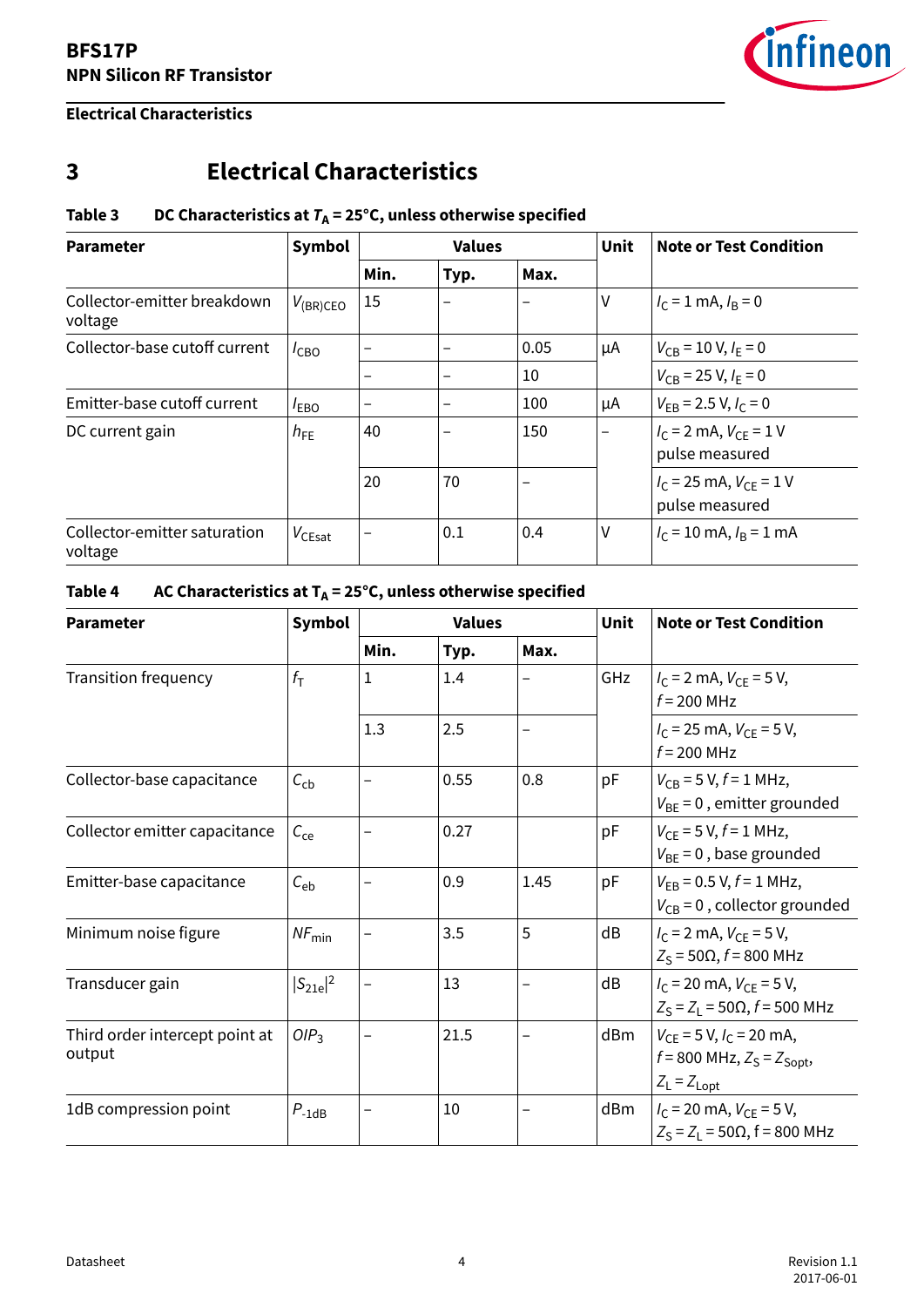#### <span id="page-4-0"></span>**Typical characteristics diagrams**



**Figure 1 Total Power Dissipation**



**Figure 2** Permissible Pulse Load  $R_{\text{thJS}} = f(t_p)$ 

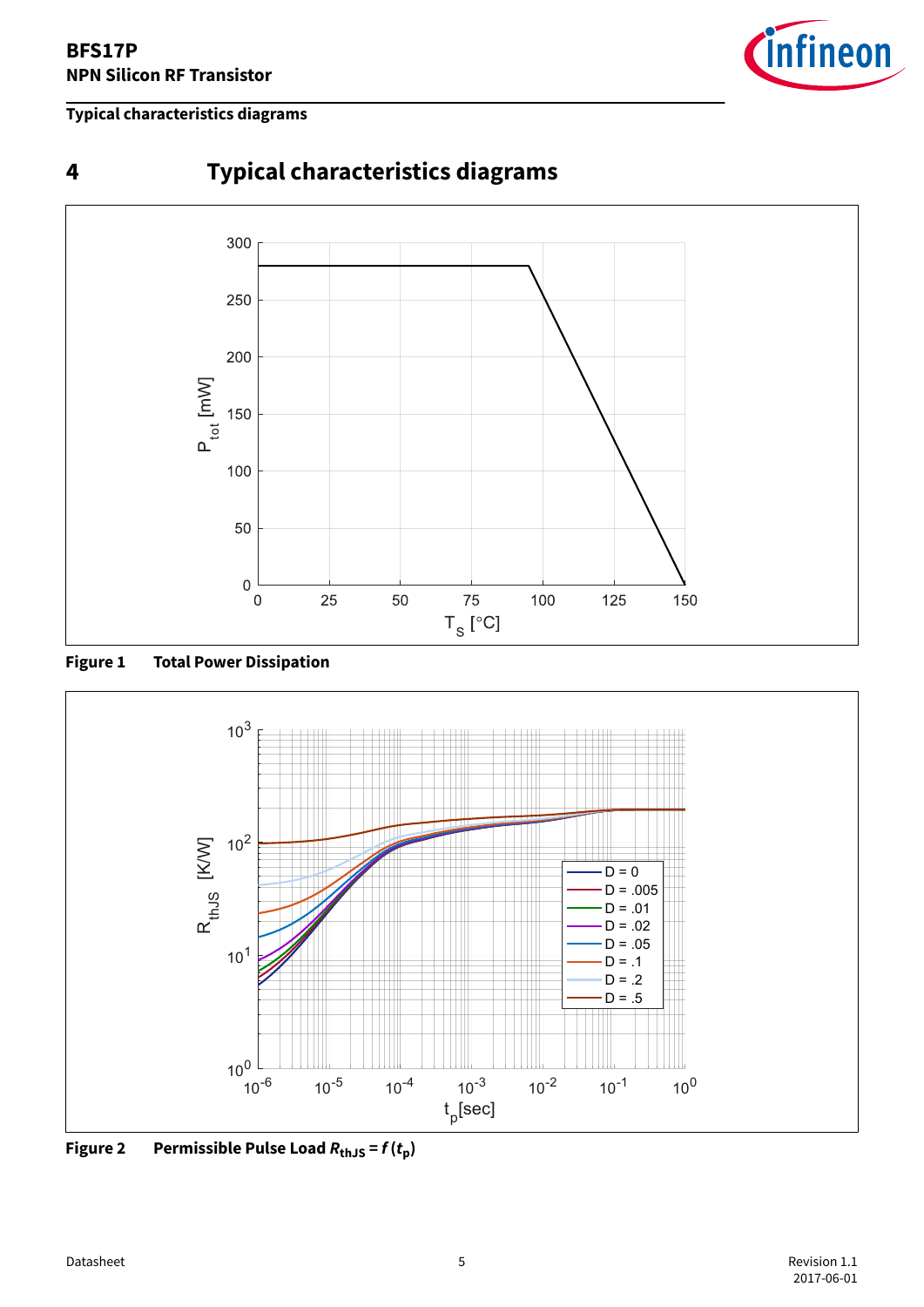



**Figure 3 Permissible Pulse Load Ptotmax / PtotDC = f (tp)**



**Figure 4** Collector current  $I_C = f(V_{CE})$ ,  $I_B =$  parameter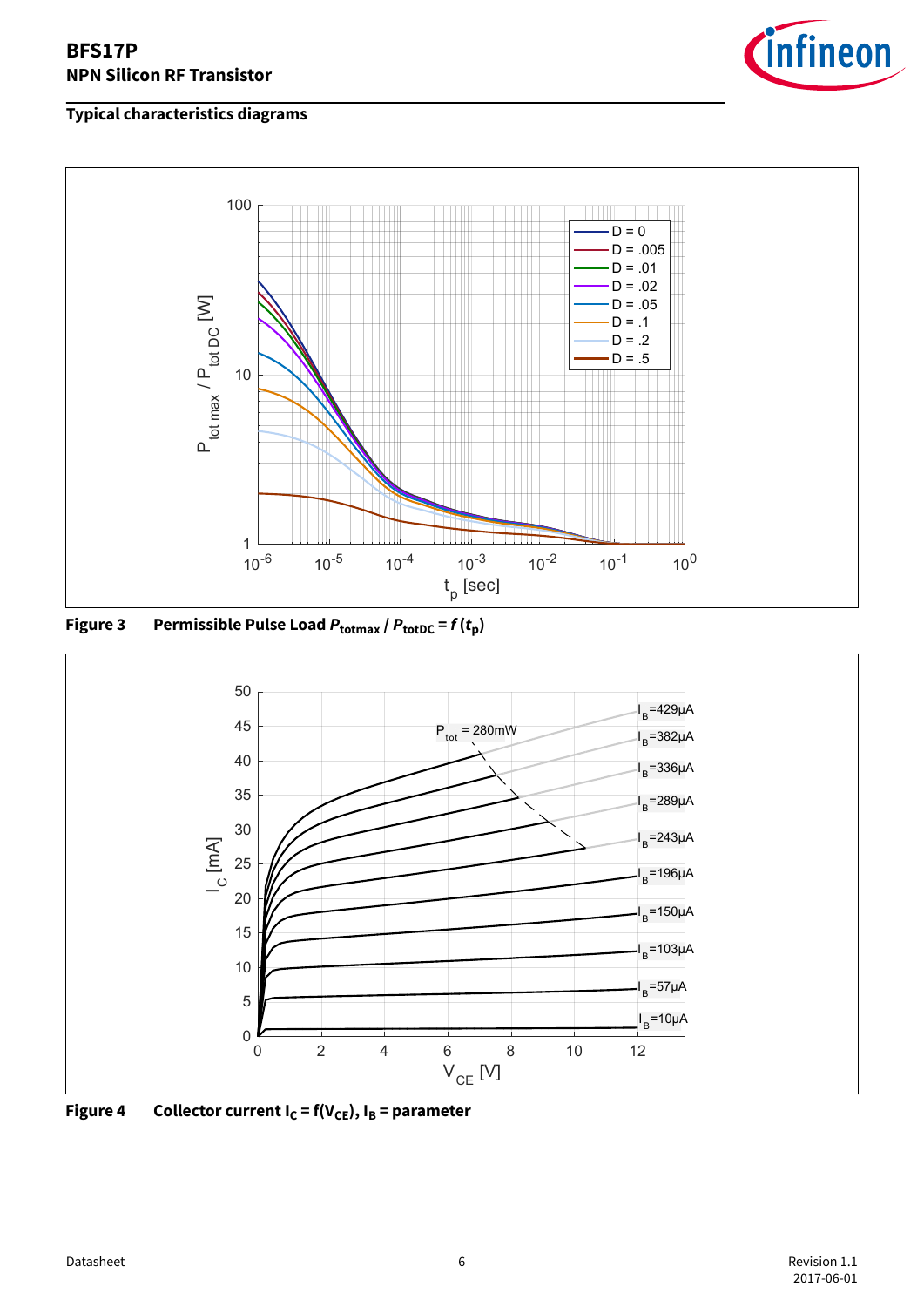







Figure 6 Collector-Base C<sub>CB</sub>=f(V<sub>CB</sub>); Emitter-Base Capacitance C<sub>EB</sub>=f(V<sub>EB</sub>)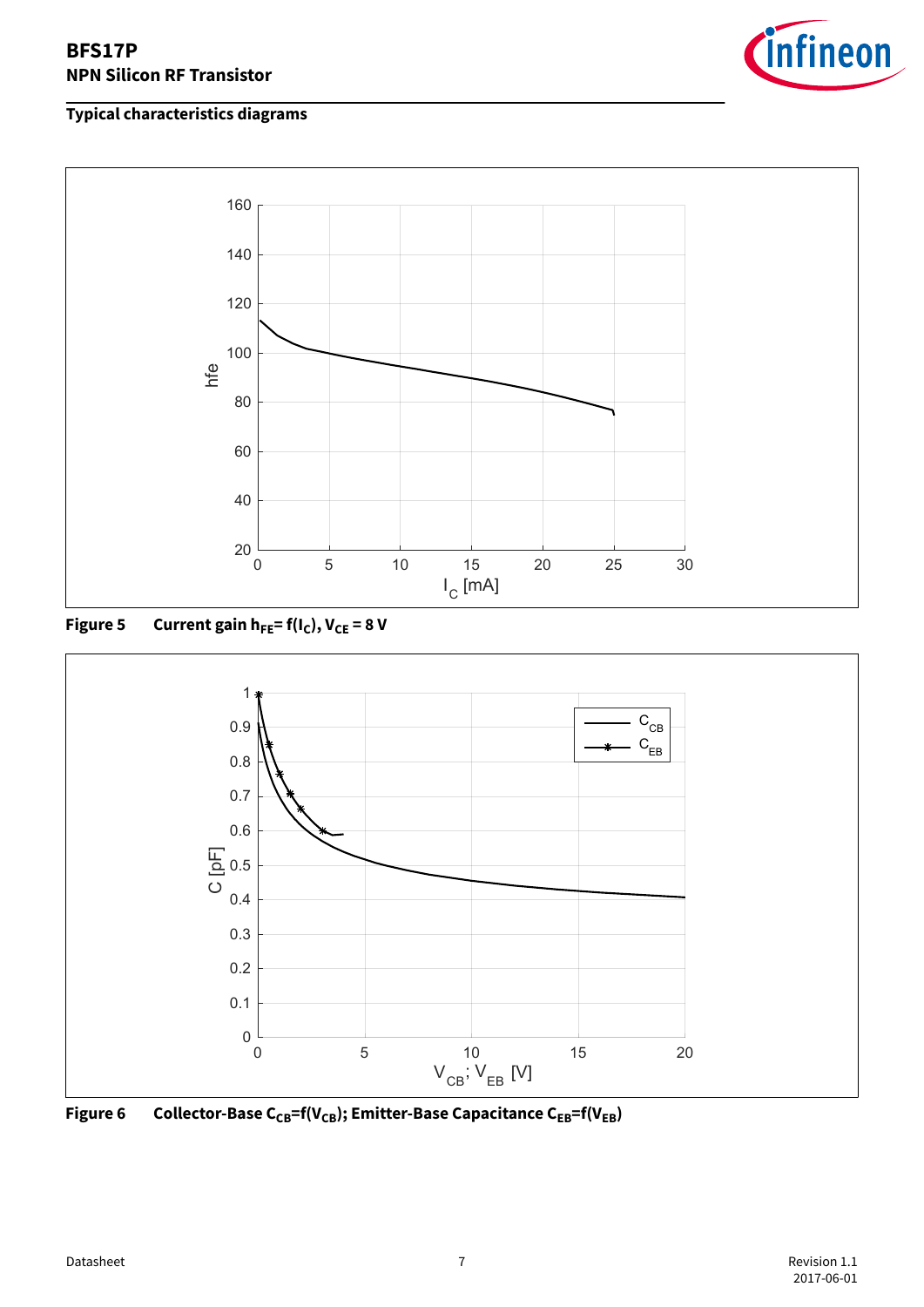



**Figure 7 Transition frequency fT = f(IC), VCE = parameter**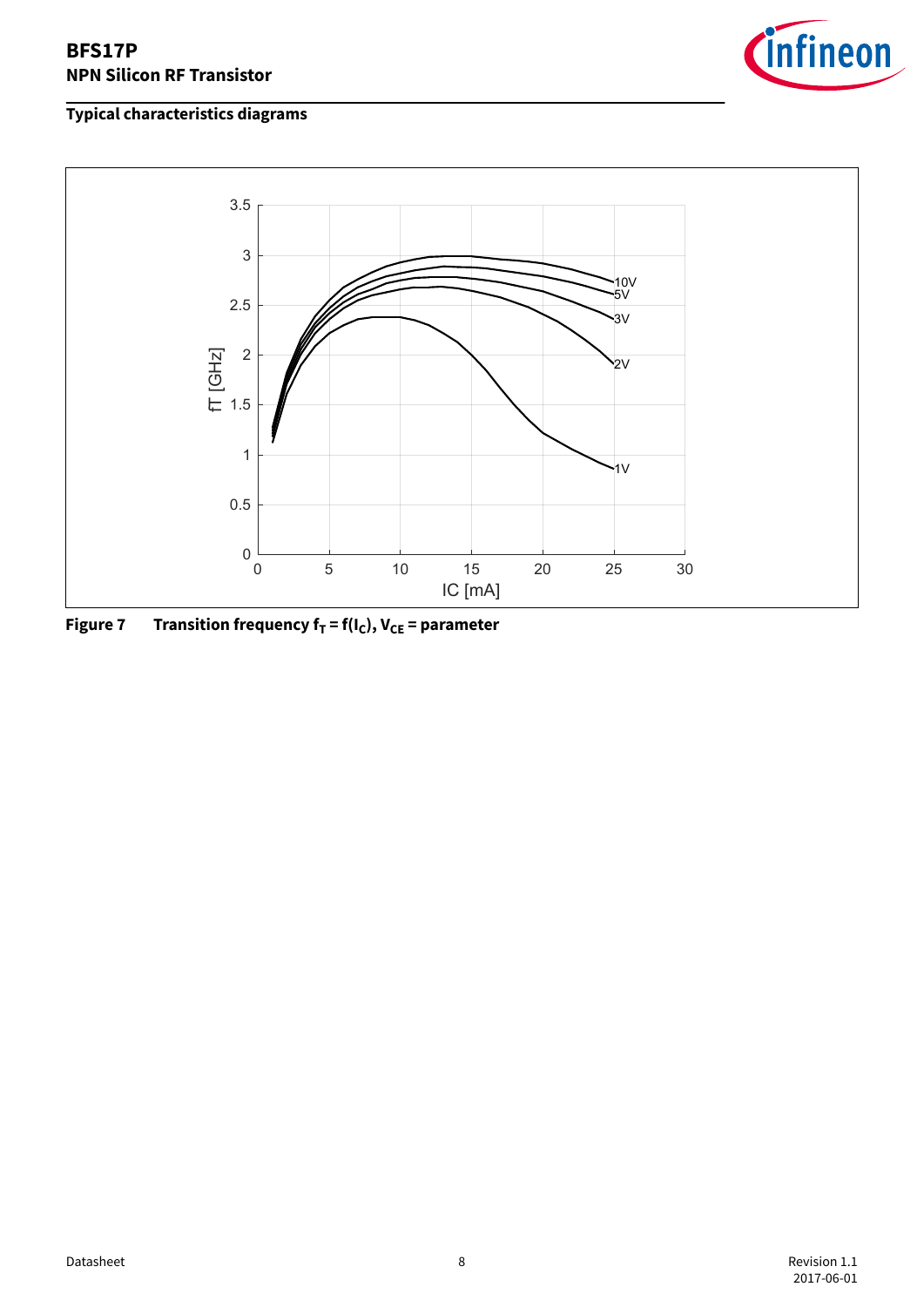

**Package information**

# **5 Package information**

## **5.1 SOT23 package**

<span id="page-8-0"></span>

#### **Figure 8 SOT23 package outline**



#### **Figure 9 SOT23 foot frint**



#### **Figure 10 SOT23 marking layout (example)**



**Figure 11 SOT23 tape and reel**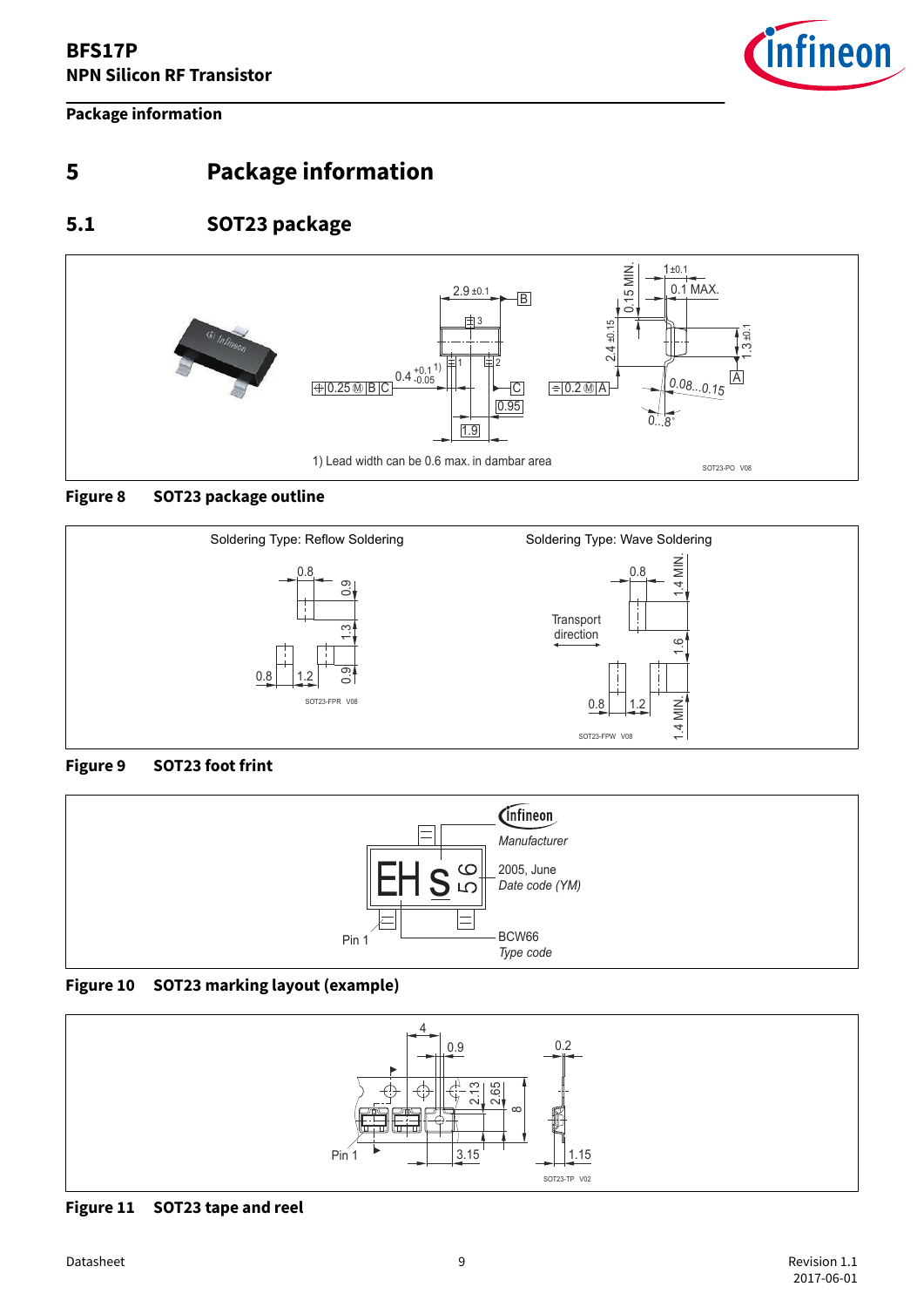### <span id="page-9-0"></span>**Revision History**



# **Revision History**

Major changes since previous revision

#### **Revision History**

| <b>Reference</b> | <b>Description</b>                              |
|------------------|-------------------------------------------------|
| All pages        | 2017-06-01: Conversion to new document template |
| $R_{th,JS}$      | 2017-06-01: Update of value                     |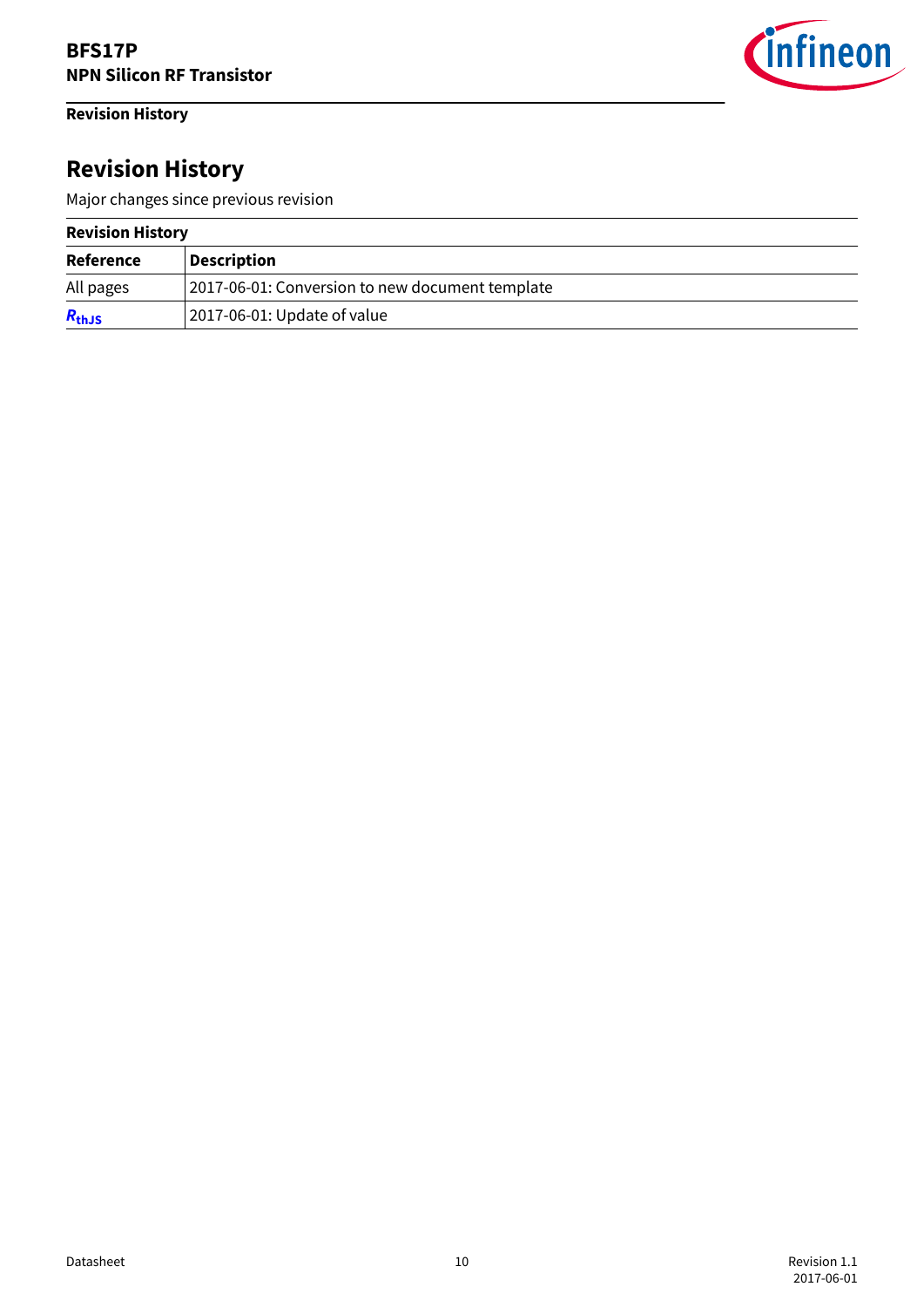#### <span id="page-10-0"></span>**Trademarks**

All referenced product or service names and trademarks are the property of their respective owners.

**Edition 2017-06-01 Published by Infineon Technologies AG 81726 Munich, Germany**

**© 2017 Infineon Technologies AG All Rights Reserved.**

**Do you have a question about any aspect of this document? Email: [erratum@infineon.com](mailto:erratum@infineon.com)**

**Document reference IFX-kwg1493983596879**

#### **IMPORTANT NOTICE**

The information given in this document shall in no event be regarded as a guarantee of conditions or characteristics ("Beschaffenheitsgarantie") .

With respect to any examples, hints or any typical values stated herein and/or any information regarding the application of the product, Infineon Technologies hereby disclaims any and all warranties and liabilities of any kind, including without limitation warranties of non-infringement of intellectual property rights of any third party.

In addition, any information given in this document is subject to customer's compliance with its obligations stated in this document and any applicable legal requirements, norms and standards concerning customer's products and any use of the product of Infineon Technologies in customer's applications.

The data contained in this document is exclusively intended for technically trained staff. It is the responsibility of customer's technical departments to evaluate the suitability of the product for the intended application and the completeness of the product information given in this document with respect to such application.

#### **WARNINGS**

Due to technical requirements products may contain dangerous substances. For information on the types in question please contact your nearest Infineon Technologies office.

Except as otherwise explicitly approved by Infineon Technologies in a written document signed by authorized representatives of Infineon Technologies, Infineon Technologies' products may not be used in any applications where a failure of the product or any consequences of the use thereof can reasonably be expected to result in personal injury